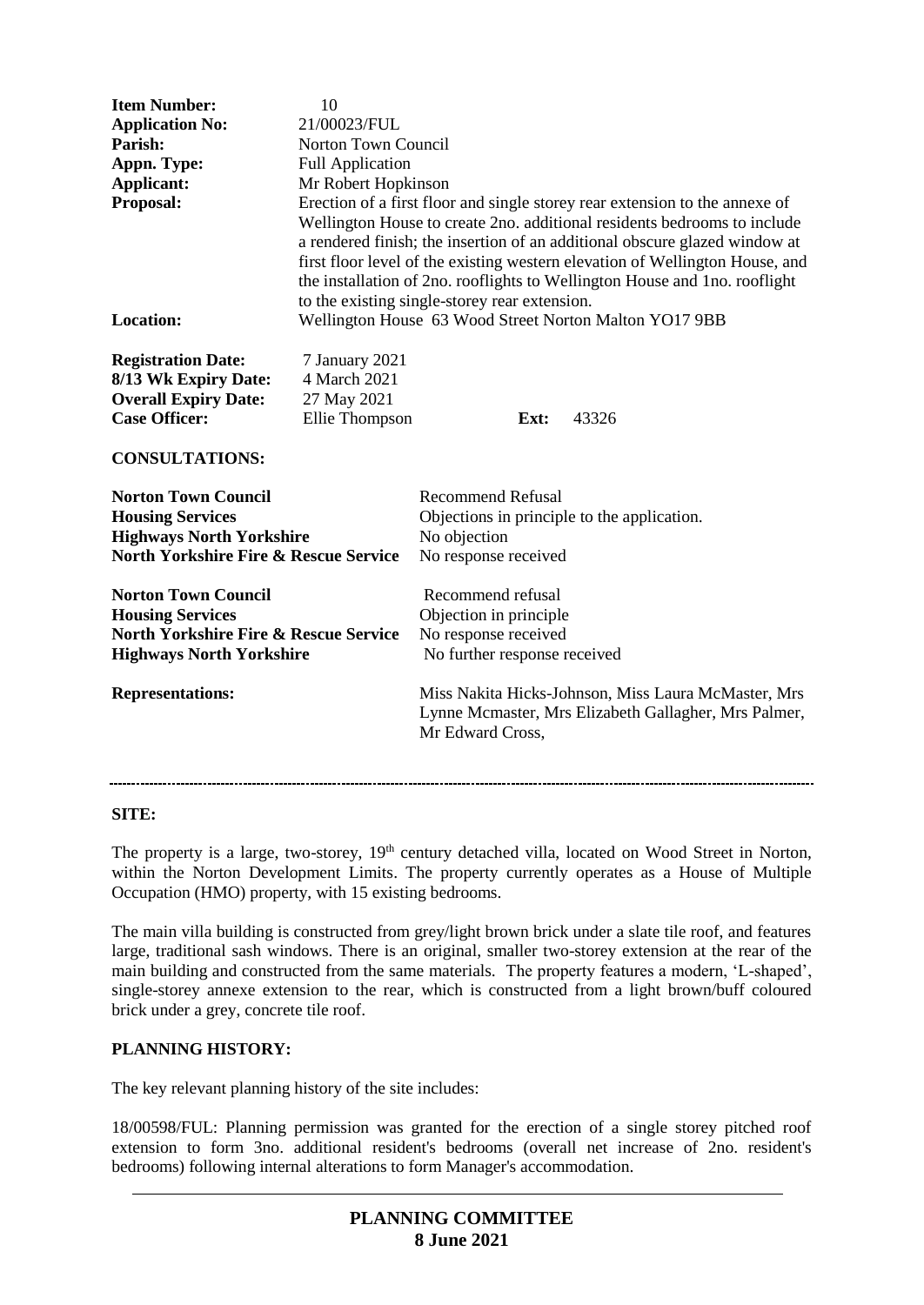14/00625/FUL: Planning permission was granted for the change of use of existing residential care home (Use Class C2) to a 15no. Bedroom house of multiple occupation (HMO) (retrospective).

The planning history can be viewed in full on the uniform system.

### **PROPOSAL:**

This application originally sought permission for the erection of a first floor extension to the existing annexe of Wellington House, with a half rendered, half timber-clad finish to provide additional bedroom accommodation. However Officers raised concerns in relation to the proposed materials, and their appearance against the context of the main, traditional building on the site. The Housing Officer also raised concerns in relation to the proposed development's impact on natural light and ventilation, for two existing bedrooms to the rear of the main building. As a result, the application that was initially submitted was revised.

The application now seeks permission to erect a first floor extension to the existing, modern annexe extension to the rear of the site, to allow for the creation of 2no. additional residents bedroom to include a rendered finish; the insertion of an additional obscure glazed window at first floor level of the existing western elevation of Wellington House, and the installation of 2no. rooflights to Wellington House and 1no. rooflight to the existing single-storey rear extension.

The new extension is now proposed to have a hipped roof form, with a fully rendered, off-white finish under a grey concrete tile roof. It is proposed to feature traditionally styled, sliding sash timber windows to its front (southern) elevation, and white, uPVC casement style windows to its rear (northern) elevation. The new extension will raise the roof height of the rear annexe by approximately 2 metres, to align with the scale of the existing, original two-storey rear extension. As a result, the overall new ridge height of the development will be approximately 6.4 metres, with a new eaves height of approximately 4.7 metres.

A small, lean-to style extension is proposed to be constructed on the rear elevation of the annexe building, to accommodate the new stairwell. The overall ridge height of this extension will be approximately 3.3 metres, with an eaves height of approximately 2.5 metres. The overall additional footprint of this extension will be approximately 6 square metres.

A new traditionally styled, obscure glazed, timber sash window is proposed to be installed in the existing, western (side) elevation of the existing two-storey rear extension, to allow for adequate light to a first floor, rear-facing bedroom. Two rooflights are also proposed to be installed in the northern and western roof slopes of this section of the property. An additional rooflight is also proposed to be installed in the western roof slope of an existing single-storey extension, situated on the eastern boundary of the site.

#### **POLICIES:**

Under Section 38(6) of the Planning and Compulsory Purchase Act 2004 planning authorities are required to determine each planning application in accordance with the planning policies of the Development Plan unless material considerations indicate otherwise. The relevant Development Plan policies for the determination of this application are:

The Ryedale Plan - Local Plan Strategy (2013)

Local Plan Strategy – Policy SP1 General Location of Development and Settlement Hierarchy Local Plan Strategy – Policy SP2 Delivery and Distribution of New Housing Local Plan Strategy – Policy SP4 Type and Mix of New Housing Local Plan Strategy - Policy SP16 Design Local Plan Strategy - Policy SP20 Generic Development Management Issues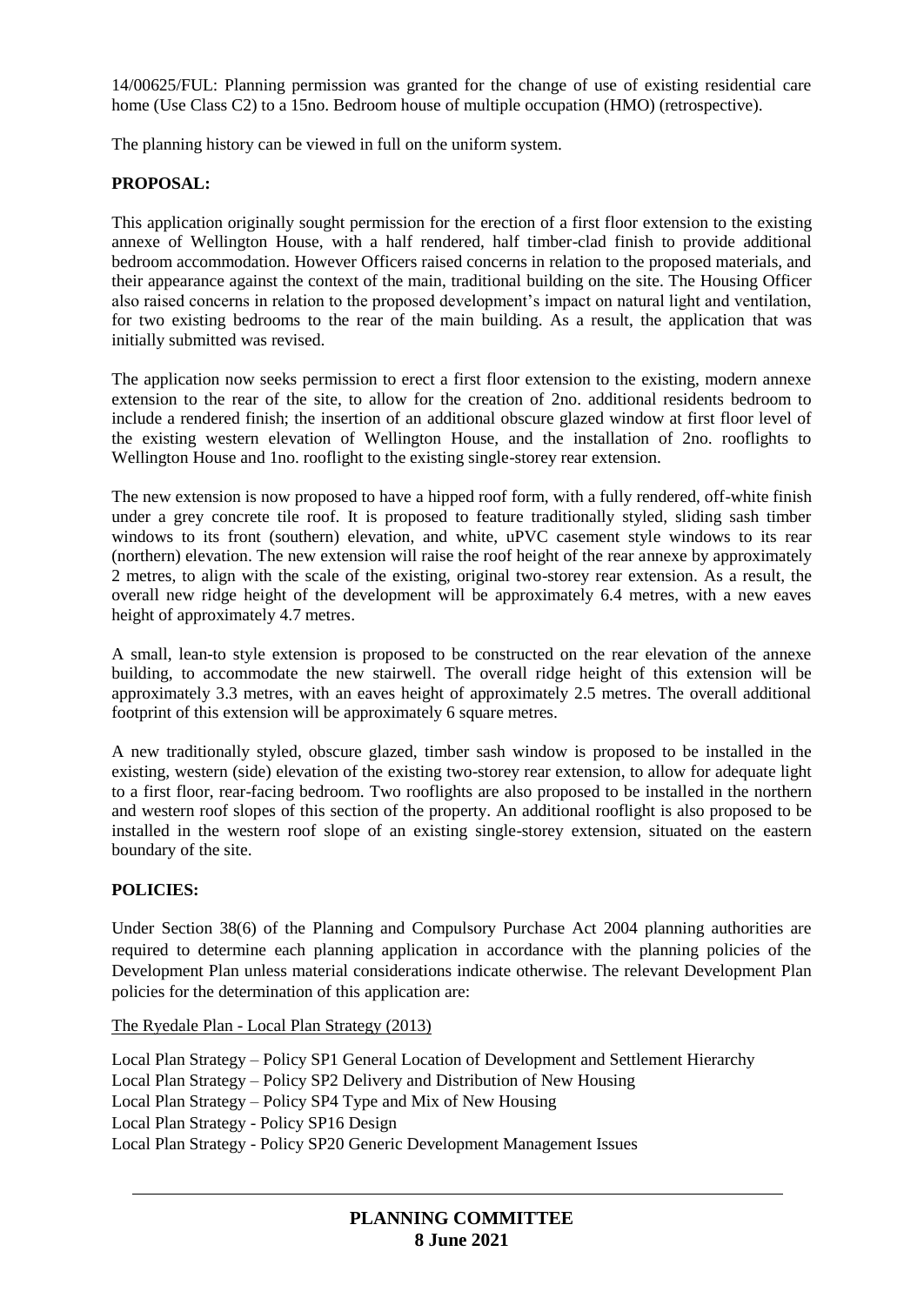### Material Considerations

National Planning Policy Framework National Planning Practice Guidance

### **REPRESENTATIONS:**

A brief summary of the position of statutory and non-statutory consultees is included on the front sheet of the report and issues raised are addressed in the relevant appraisal sections of the report. All consultation responses are available for Members to view in full on the public access webpage, and referred to in the report accordingly.

A summary of the representations received from the Town Council and the Local Highway Authority in response to the initial application is as follows:

Norton Town Council responded to the application with a recommendation for refusal, citing the following issues:

- Out of character with the area
- Overdevelopment of the site
- Lack of Parking.

The Local Highway Authority noted that no further residents parking is proposed to be provided at the site, however due to the town centre location, providing access to the strong public transport links and long stay municipal parking areas, the LHA raised no objections to the proposed development.

No responses from neighbours were received following an initial consultation on the application.

A summary of comments received in response to consultation on subsequent revisions to the scheme is as follows:

Three neighbour objections and two objections from members of the public raised the following concerns:

- Overshadowing/loss of light due to scale of development
- Loss of Privacy for neighbouring properties
- Lack of Parking on site
- Impact on Highway Safety, on-street parking and increased vehicular movements
- Proposed Materials do not adhere to the character of a  $19<sup>th</sup>$  Century property.
- Potential over-extension/overdevelopment of the property.
- Property has already been granted permission for an additional 3 bedrooms in 2018; if both are implemented the property would have 19 bedrooms.
- No drainage details have been provided.
- No bike or bin store is proposed
- The New rooms are too small, and no indoor recreation (tv/sitting room) space is proposed.
- Impact on Noise nuisance; people arriving/leaving at unsociable hours, loud music/talking during the night and car usage.
- Intimidating behaviour of residents for residents and young children passing on the way to school.
- Concern over the current turnover of people residing at the property.
- Concern relating to the submitted plans, as they do not show the neighbouring properties as context, and no measurements are provided.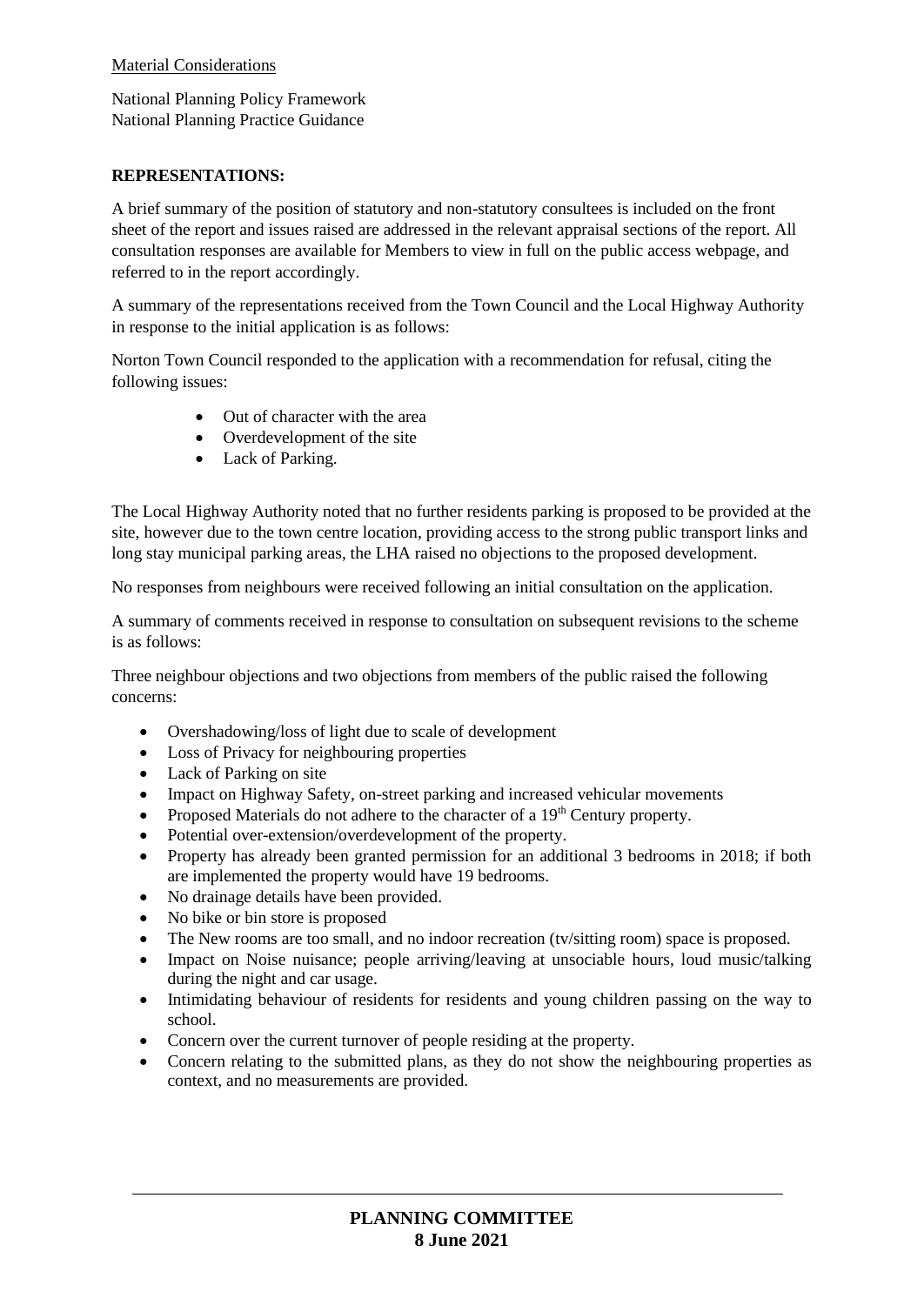The Environmental Health Housing Officer raised an objection in principle to the proposed development, in respect of a lack of natural lighting and ventilation of the two rooms to the northern elevation of the existing property.

Norton Town Council responded to the revised plans, and confirmed their original objection still stands.

A summary of comments received in response to a third set of revisions to the design of the scheme is as follows:

The Occupiers of nos. 65 and 67 Wood Street both wrote in to confirm their previous objections still stand, as only external revisions had been made.

The Occupier of the Annexe at no 67 Wood Street also objected to the proposed development, citing the following concerns:

- Overshadowing and loss of light
- Lack of onsite Parking and impact on on-street parking and vehicular movements
- Overdevelopment of the Site

The two members of the public who had previously written in restated their previous objections, and raised the following additional concerns:

- The use of render on the proposed development
- The property is not a registered HMO on the Ryedale Homes register.
- Setting a precedent in the area for overdeveloping a site.

The Environmental Health Housing Officer originally objected to the revised proposed scheme, on the basis of a lack of light and ventilation for two rooms to the north elevation of the property which the new extension abuts against, and a lack of sufficient kitchen facilities within the property to serve the occupants.

North Yorkshire Fire and Rescue Services were also consulted during this application, but did not respond to the consultation.

No further revisions were made to the parking arrangements at the site, and so the Local Highway Authority made no further comments in relation to the proposed scheme.

## **APPRAISAL:**

The main issues relating to this application re considered below.

#### The Principle of the Development

The application site lies within the Norton development limits and within Ryedale's Principal Town. The principle of developing the application site to provide further residential accommodation is considered to be acceptable, as residential development is considered to be acceptable in principle in this location, under Policies SP1 and SP2 of the Local Plan Strategy.

Policy SP4 of the Ryedale Local Plan Strategy aims to ensure the provision of an appropriate type and mix of new housing, in order to respond to changing demographics and market drivers. The proposed development would result in the creation of two additional resident's bedrooms at the site, bringing the total number of bedrooms to 17. It is acknowledged that shared residential accommodation meets a specific housing need and that there is a demand for this type of accommodation, particularly in Malton and Norton. As such, the proposed development will contribute to addressing specific housing requirements and is considered to comply with Policy SP4 of the Ryedale Local Plan Strategy.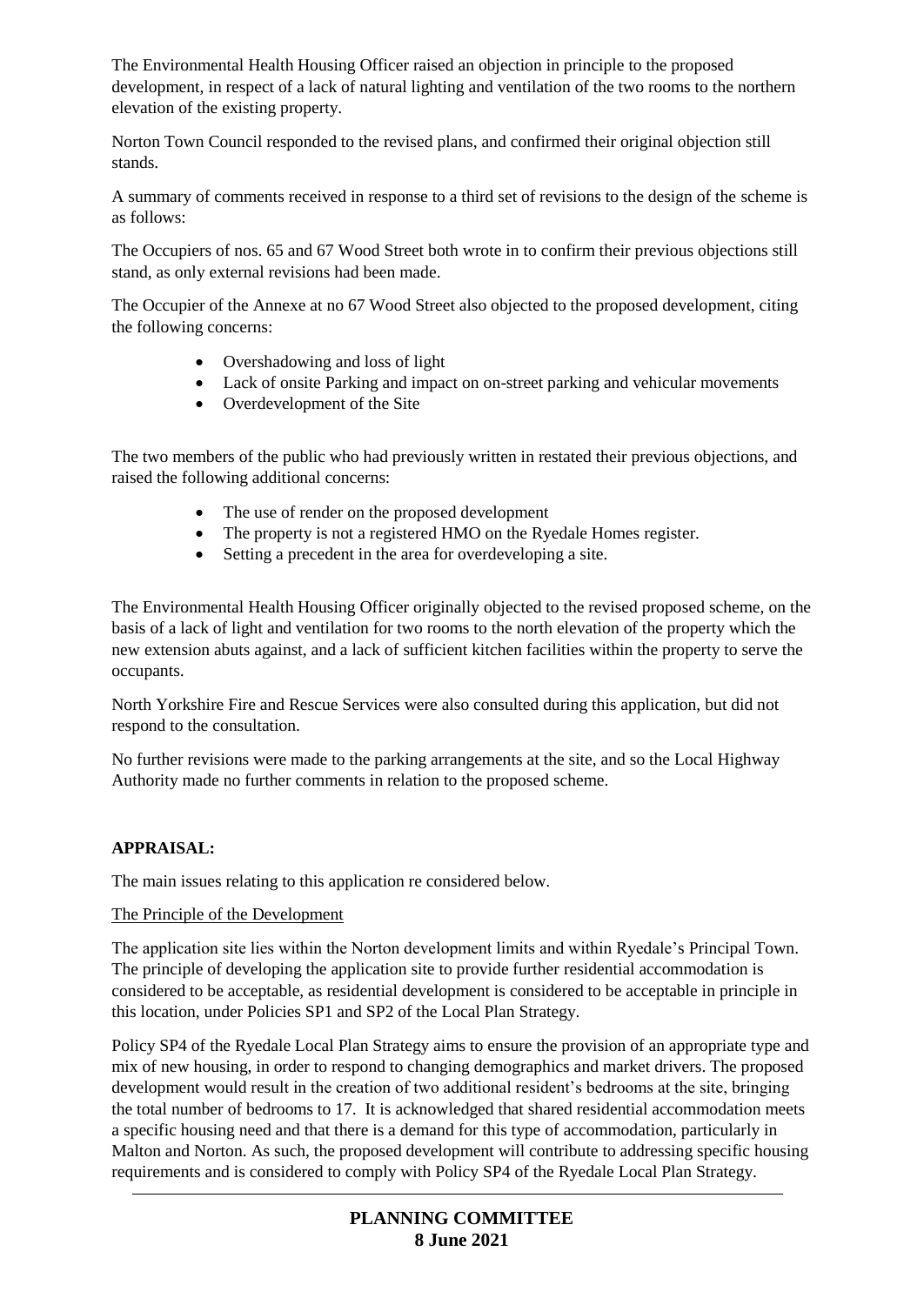# Design

The new first floor extension is proposed to have a hipped roof form, and will feature an off-white render under a grey concrete tile roof. The hipped roof form of the development is considered to be acceptable, as it reflects the form of the existing property, and reduces the massing of the development when viewed from the east and west. The first floor extension will result in the new overall height of the annexes reaching approximately 6.4 metres. It will be set down from the height of the existing original two storey extension by approximately 0.2 metres and set down from the overall height of the main, 19<sup>th</sup> century villa by approximately 4.7 metres. The proposed first floor extension would not result in any significant increase in the footprint of the annexe building. On this basis, the proposed first floor extension is considered to be appropriate in scale and form to the host property, which is an impressive property of traditional character and in the context of the locality. It will not appear visually dominant within the context of the existing site and building or detract from the appearance of the villa, by virtue of its resulting scale and form.

It is considered that the use of render on the extension and the existing, ground floor section of the annexe will unify and neaten the appearance of the building. While render has not been predominantly used within the locality, it is considered that render can often look attractive when paired with a brick built building, particularly if the existing building is of a traditional style and appearance. It is considered that the new development will have a simple, neat and unobtrusive appearance, which will be clearly legible as a modern addition to the property. On this basis, it is considered that the use of render on the annexe and proposed first floor extension is acceptable in terms of design, however a condition is proposed in order to ensure an appropriate colour and finish of render will be used.

The use of traditional windows on the front (southern) elevation of the annexe is considered to be appropriate, as it is considered they will create a sense of visual cohesion between the original,  $19<sup>th</sup>$ century building and the modern annexe; particularly when viewed from the public vantage points along Wood Street. On this basis, it is considered that the traditionally designed windows would improve the appearance of the annexe building, and is impact on the character and appearance of the street scene.

The installation of the new, traditionally styled window in the side (western) elevation of the existing property is considered to be acceptable, as it is of a traditional style and design, which reflects the existing fenestration on the property. The three new rooflights proposed to be installed on the existing rear extensions to the main building are also considered to be acceptable.

The Environmental Health Housing Officer raised some concerns over the lack of lighting and ventilation for the two bedrooms situated to the north of the existing building, which will abut the new extension. The new, obscure glazed window in the western elevation of the existing building, and two of the new rooflights have been proposed to address this concern. The applicant's agent has confirmed that the new window and rooflights meet the required building regulation requirements for minimum rapid ventilation. Both rooms will feature a window and a rooflight, and as such it is considered that there will be a sufficient level of natural lighting within the two rooms.

The Officer also originally raised some concerns relating to the provided kitchen facilities at the site, stating that one kitchen must be available for every five people in residence at the property. The proposed development would result in the addition of 1 extra kitchen facility at the site, resulting in a total of 5 kitchens. Following clarification, the Officer has confirmed that the property would be licensed in line with the provided facilities, and as such has withdrawn her objection to the lack of kitchen facilities.

## Effect on Neighbours

The property is situated on Wood Street, which features a mixture of residential and commercial properties. The application site is situated on the opposite side of Wood Street to Bright Steels,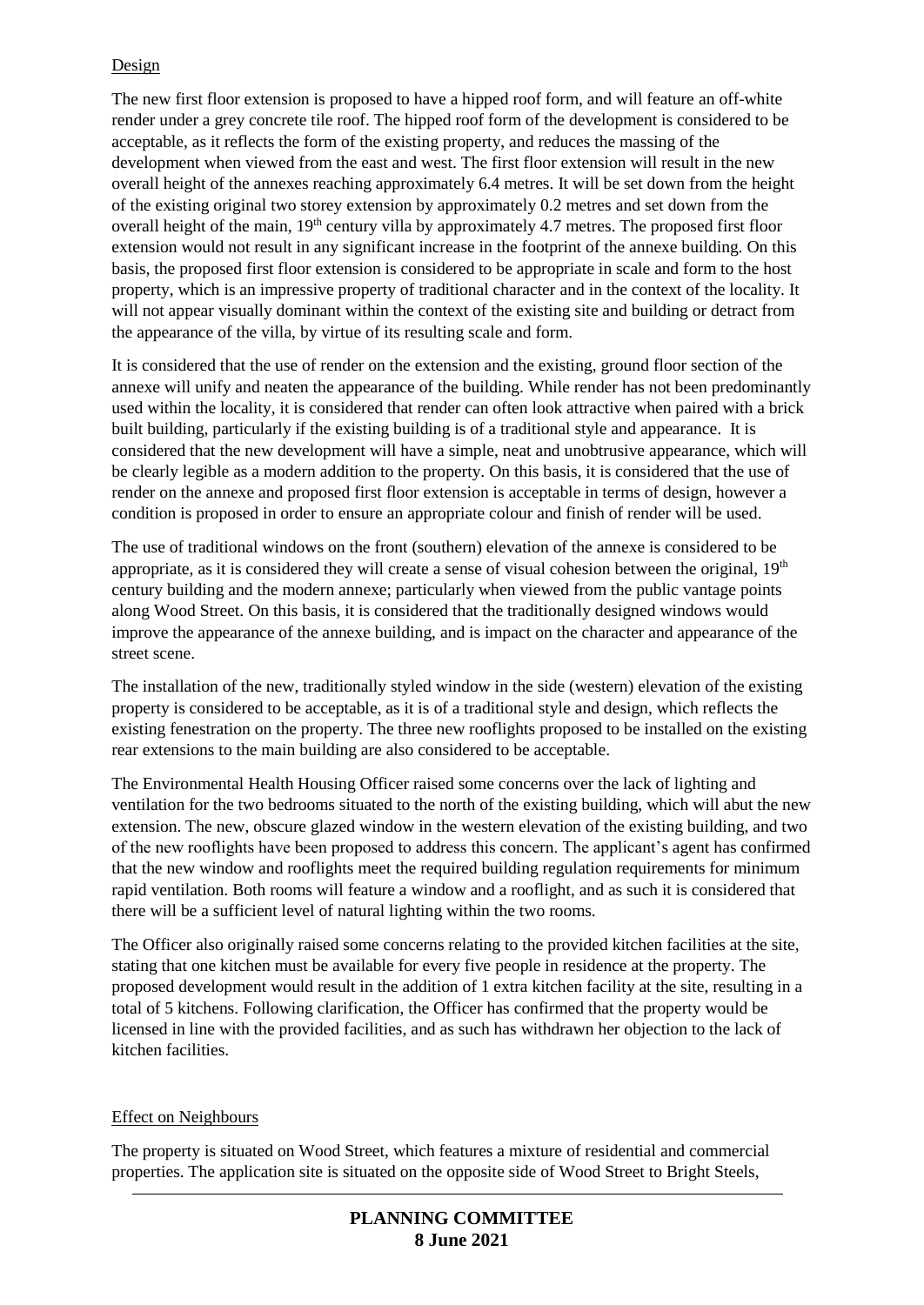between a single-storey dwelling to the west (61 Wood Street) and two semi-detached, two and a halfstorey dwellings to the east (65 and 67 Wood Street).

The proposed first floor extension would result in the raising of the overall height of the annexe building by approximately 2.2 metres, with the eaves height raising by approximately 1.8 metres. The annexe building is positioned so that it is in line with the neighbouring single-storey dwelling to the west. It does not extend any further to the north or south. The eastern elevation of the neighbouring property does not feature any openings, and there is no outdoor amenity space between the application site and the neighbouring property.

The proposed first floor extension will be situated approximately 4.9 metres into the site from the eastern neighbouring boundary. The existing single storey extension, which forms part of the eastern boundary wall, is situated between the proposed extension and the boundary, and is not proposed to be altered in scale as part of this development. On this basis, it is not considered that the proposed first floor extension of the annexe building would result in any significant detrimental impacts on the amenity of the occupiers of the neighbouring properties to the east and west, in terms of loss of light and overbearing effects.

Three new windows in the eastern elevation of the proposed first floor extension, and one window in the northern elevation, are proposed to be obscure glazed and of a fixed, non-opening construction. The proposed new window in the existing western elevation is also proposed to be obscure glazed and of a fixed construction. On this basis, it is considered that the proposed development would not result in a significant level of overlooking and loss of privacy for the occupiers of the neighbouring properties, over and above what is currently experienced.

## Extant Permission and Fall Back position

Under application no. 18/00598/FUL, planning permission was granted for the erection of a single storey pitched roof extension to form 3no. Additional resident's bedrooms (overall net increase of 2no. resident's bedrooms) following internal alterations to form Manager's accommodation.

The applicant has confirmed that they no longer wish to implement that permission and that the proposed scheme represents the latest plans for the site. The applicant has confirmed that they consider this current application as a 'replacement' of the previous permission. However the permission could still be lawfully implemented until the 18<sup>th</sup> September 2021. It is considered that if the current application was approved, and both permissions were implemented, there would be implications in terms of the overdevelopment of the site.

The applicant's agent has confirmed that the applicant would provide a unilateral undertaking (section 106 agreement), to legally commit not to implement the 2018 permission if this is necessary. Such an undertaking would ensure that development at the site is acceptable, and if members are minded to approve the application it is considered that this should be on the basis that a legal undertaking is provided.

#### Other issues

Several objections were received which cited an increase in noise and disturbance as a concern in relation to the proposed development. The proposed development would result in a net increase of 2 no. residents' bedrooms at the site. It is not considered that the level of noise that is experienced from the site would significantly increase as a result of 2 additional bedrooms. It is also considered that the number of residents at the site is controlled by the HMO licence, and not through this planning application.

Some concerns were also raised in relation to the proposed drainage at the site. The applicant's agent has confirmed that water from the development would discharge into the existing combined sewer system, already used at the site.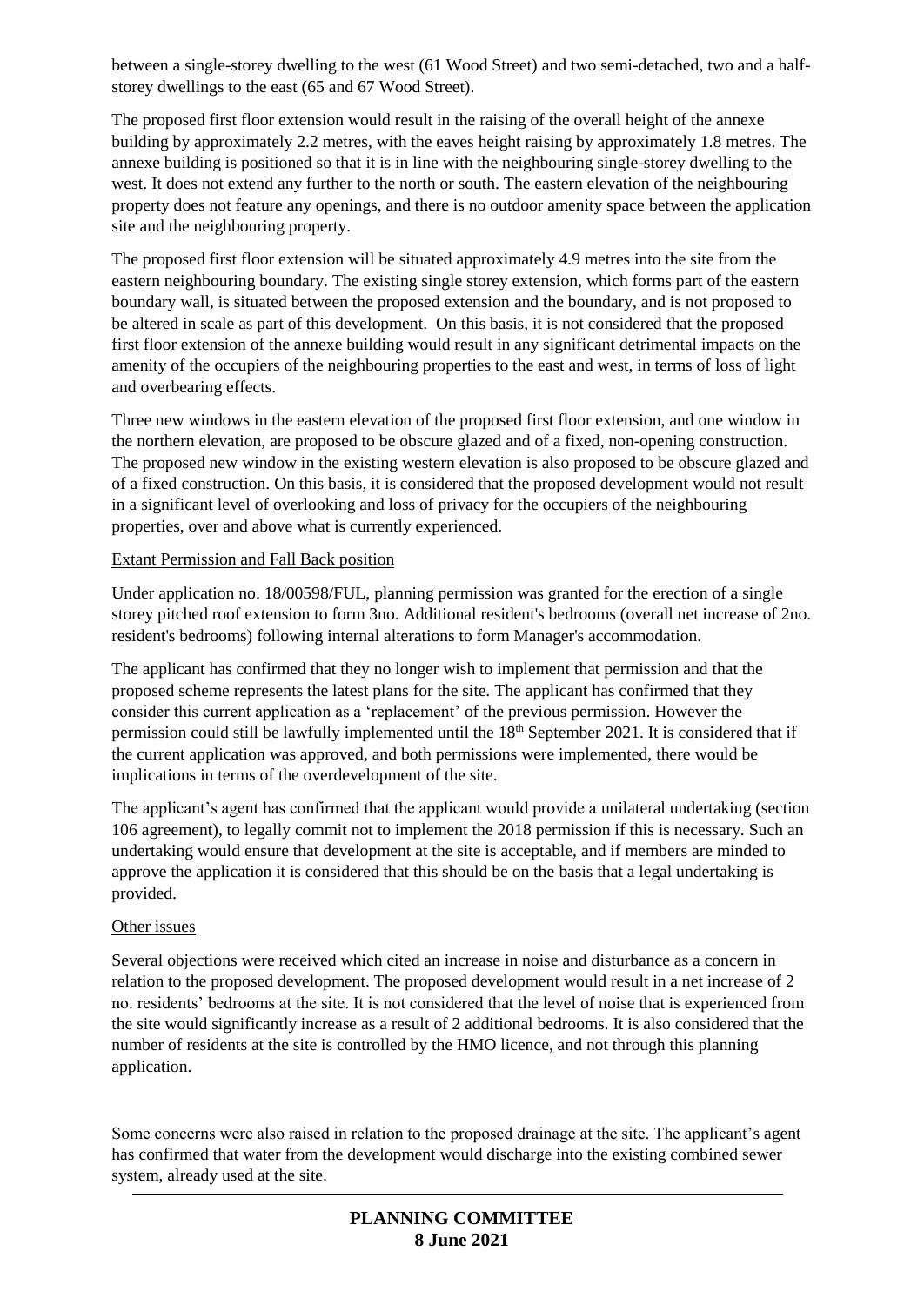# Conclusion

The principle of the proposed development complies with Policies SP1, SP2 and SP4 of the Ryedale Local Plan Strategy. The proposed first floor extension is considered to be of an acceptable design, which is subservient in scale to the main building on the site. The application site is large and is situated within a built up area, and as such the proposed first floor extension is considered to be of an appropriate scale against its surrounding context. The proposed development is not considered to result in any detrimental impact on neighbouring amenity, over and above what is currently experienced.

On this basis, the proposed development is considered to meet the criteria set out in Policies SP1, SP2, SP4, SP16 and SP20 of the Ryedale Local Plan Strategy and the NPPF. On this basis approval is recommended, subject to the provision of a legal agreement to ensure the previous permission (18/00598/FUL) is not implemented and the following conditions:

# **RECOMMENDATION: Approval**

1 The development hereby permitted shall be begun on or before .

Reason:- To ensure compliance with Section 51 of the Planning and Compulsory Purchase Act 2004

- 2 The development hereby permitted shall be carried out in accordance with the following approved plan(s):
	- o Site Location Plan, drwg. no. 4368C EX10 01, dated 05/01/2021 (scanned to file on 14.01.2021)
	- o Revised Proposed Plans and Elevations, drwg.no. 4368C PL50 01 Rev. E, (scanned to file on 26.04.2021).

Reason: For the avoidance of doubt and in the interests of proper planning in accordance with Policies SP16 and SP20 of the Ryedale Plan - Local Plan Strategy.

3 Prior to works of above ground construction, details and samples of the render (including colour reference) and roof tile to be used on the exterior of the extension hereby approved shall be submitted to and approved in writing by the Local Planning Authority.

Reason: To ensure a satisfactory external appearance and to satisfy the requirements of Policies SP16 and SP20 of the Local Plan Strategy.

4 Notwithstanding the provisions of The Town and Country Planning (General Permitted Development) Order 2015 as amended (or any Order revoking or re-enacting that Order) no further doors, windows or any other openings shall be created within the eastern or western (side) elevations of the extension hereby approved at first floor level.

Reason: To protect the privacy of adjoining properties and to comply with Policy SP20 of the Ryedale Plan - Local Plan Strategy.

5 Unless otherwise agreed in writing with the Local Planning Authority, the proposed obscure glazed windows as indicated on the 'Proposed Plans and Elevations Drawing (no. 4368C PL50 01 Rev E)' hereby approved shall be obscured to the highest level of obscuration (Pilkington Glass Level 5 or equivalent). Unless otherwise agreed in writing with the Local Planning Authority, these windows shall be fixed or top hung only and retained for the life time of the development.